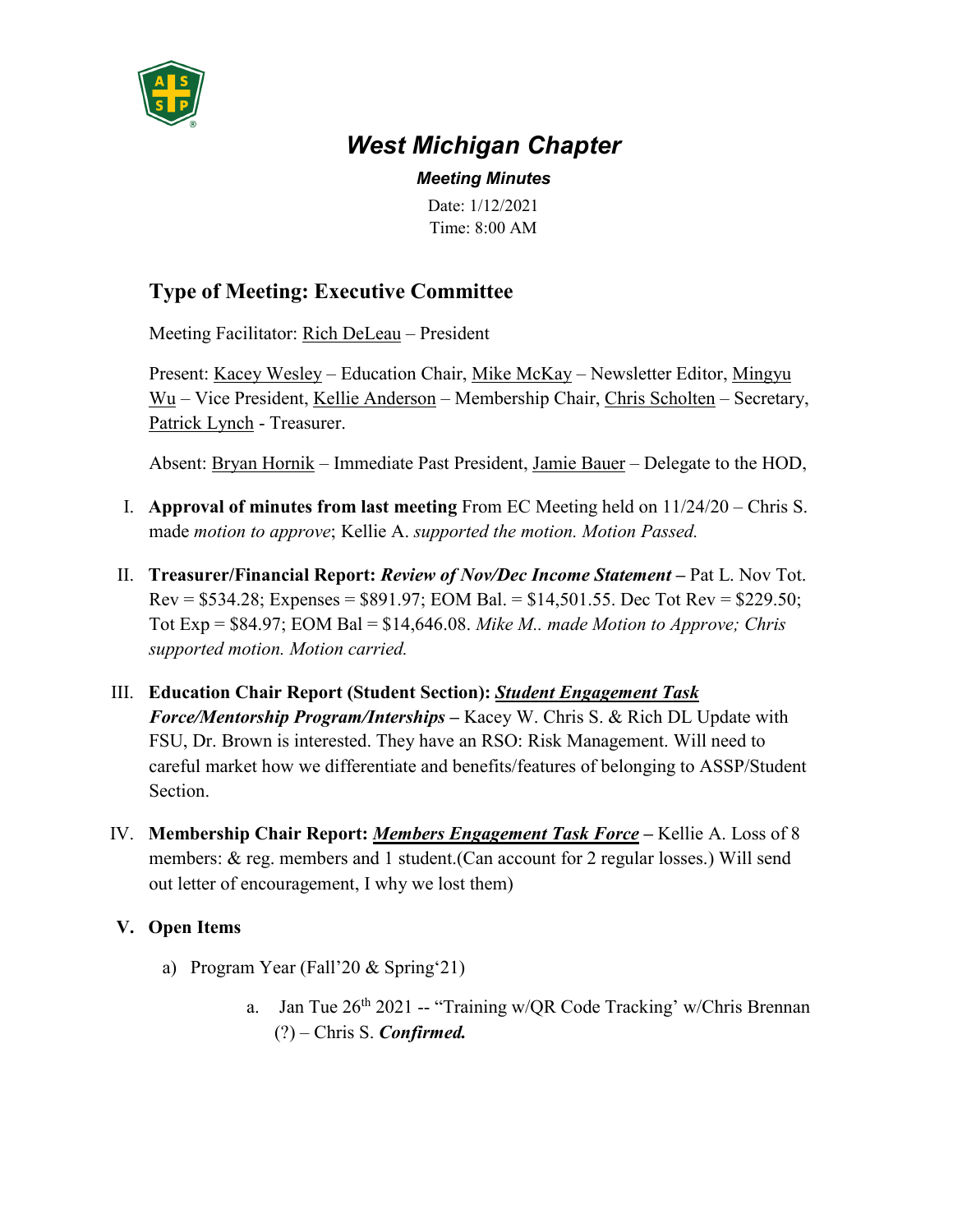

- b. Feb Tue  $23<sup>rd</sup> 2021$  -- ASSP Educational Opportunities via ASSP w/ Jonathan Z, Former Region VII North Area Director – Rich DL *Confirmed*
- c. Mar Tue  $30<sup>th</sup> 2021$  -- Frederik Meijer Garden (Construction Sites) w/Bill Schoonveld (New \$115M 69,000 sf Welcome Center)(Completed Amphitheater) *Semi-Confirmed*
- d. Apr Tue13- Wed 14/21--Michigan Safety Conference 2021, Virtual Kellie A. & Rich DL *May add a technical meeting; COVID-19 vaccine implications from legal and medical. Patrick will reach out to Cathy Ostrowski/Spectrum Health and Chris S & Rich DL will reach out to 2 or 3 law firms, MillerJohnson, Barnes & Thornburg, Hilger-H. A 2nd technical meeting by Jim McGlothlin also in the works*
- e. May Tue 25th 2021--Water/Swimming Safety/Jim Dreyer Rich DL *Confirmed*
- f. Jun Thur  $24^{th}$  2021--Annual Student Scholarship Golf Outing Bryan H. *Due to COVID, priority of acceptance: 1) Governor's E.O, Society's Guidelines, GVSU' The Meadows. If a 2 month deadline date before event (4/24/21) with no commitments from priority rankings, then event is off.*
- b) Chapter Banner & Table Cover/Kurt Kruse of Kruse Design Rich DL *Temporarily placed on hold. If Golf event is a "GO!", then banner work gets moved up quickly.*
- c) Safety Professional of the Year (SPY) Award Petition– Rich DL *In process, petition submission to Cindy Brown due 1/22/21 for Regional SPY Award. Candidate: West Michigan chapter member- Dr. Jim McGlothlin.*
- d) Need to find new space for Spring 2021 Technical Meetings: Kent District Library – Pat L; JBZ Ball Room – Rich DL *Due to COVID, virtual meeting only. Once post-COVID, first priority is to secure the JBZ conference & training room*
- e) Annual \$1,000 Scholarship Award Status Rich DL, Chris S, & Pat L. *Pat will contact Dr. Dave H. to ensure we submit our support within the agreed upon timeframe.*
- f) Achieve SILVER Level 20/21 (Point Tracking) Rich DL *Point calculations being worked on. Will have program YTD results before the end of next business week.*